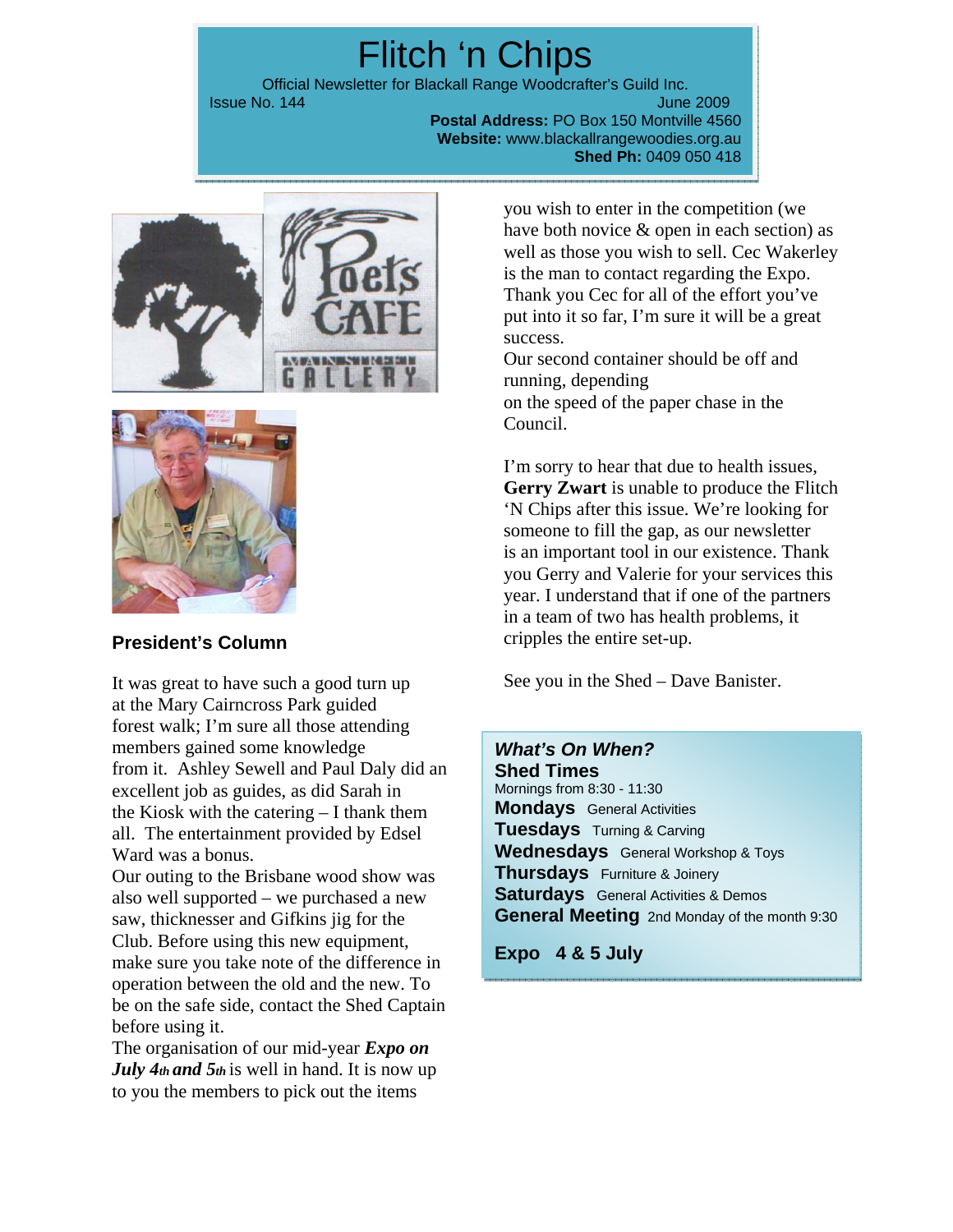Flitch 'n Chips Official Newsletter for Blackall Range Woodcrafter's Guild Inc. **Issue No. 144** June 2009

**Postal Address:** PO Box 150 Montville 4560 **Website:** www.blackallrangewoodies.org.au **Shed Ph:** 0409 050 418

# **DON'T FORGET - WORK SAFELY**

Please, please use the eye, ear and breathing protection available and make sure you stay safe!

Talk to Ray about safety particularly when using routers. Hope your finger is out of the sock soon.

## **MID YEAR EXPO**

The main subject on the mind of any Blackall Range Woody at present should be our Expo on the weekend of **July 4 and 5**, in the Montville Village Hall. Co-Ordinator Cec Wakerley has laid down the following rules to be followed by entrants in our annual competition as well as those with goods for sale.

- **Competition** entries will be accepted on Friday July 3 at the Montville Village Hall between 1.30 and 3pm.
- All entries must be accompanied by the appropriate entry forms and identification cards.
- **Names must not be entered on these forms** – only membership numbers.
- Cost of entry will be \$1.00 per item.
- Judging will commence at 3pm.
- **Articles for sale** can be placed on any table except the competition table after the completed form has been handed to the cashier.
- **No sale articles will be allowed on the competition tables.**

All paperwork will be available at the Shed from mid-June.

**Alan Boag** is looking for contributions of biscuits, cakes and other goodies to assist with the catering. If you have a cooking

enthusiast in your home, get her/him to contact Alan to organize. His number is 5445 7613.



# **NOT ALL WORK**

The **Welcome BBQ** on May 23 was a well attended affair, with a good mix of old and new members. By all reports, this could become a quarterly event in our Club.

The **'What Tree is That'** walk through Mary Cairncross Park on June 2 was also classed a great success. Forester Ashley Sewell gave our members a tree identification lesson, as well as advice on to what use the timber can be put. A pleasant and educational day.

One of Ashley's very informative books valued at \$87 was raffled, and the lucky winner was . . . . **Alan Boag**.

To add a bit of fun to the day, **Edsel Ward**  put on some entertainment by bogging his new 4WD. Luckily for him, there were plenty of experts on hand – check with them sometime! That combined muscle power certainly got him back on track.

A **Wood Turning Competition** will be organized by Gregory Machinery, to celebrate their  $25<sup>th</sup>$  birthday. Each wood worker's club is invited to choose three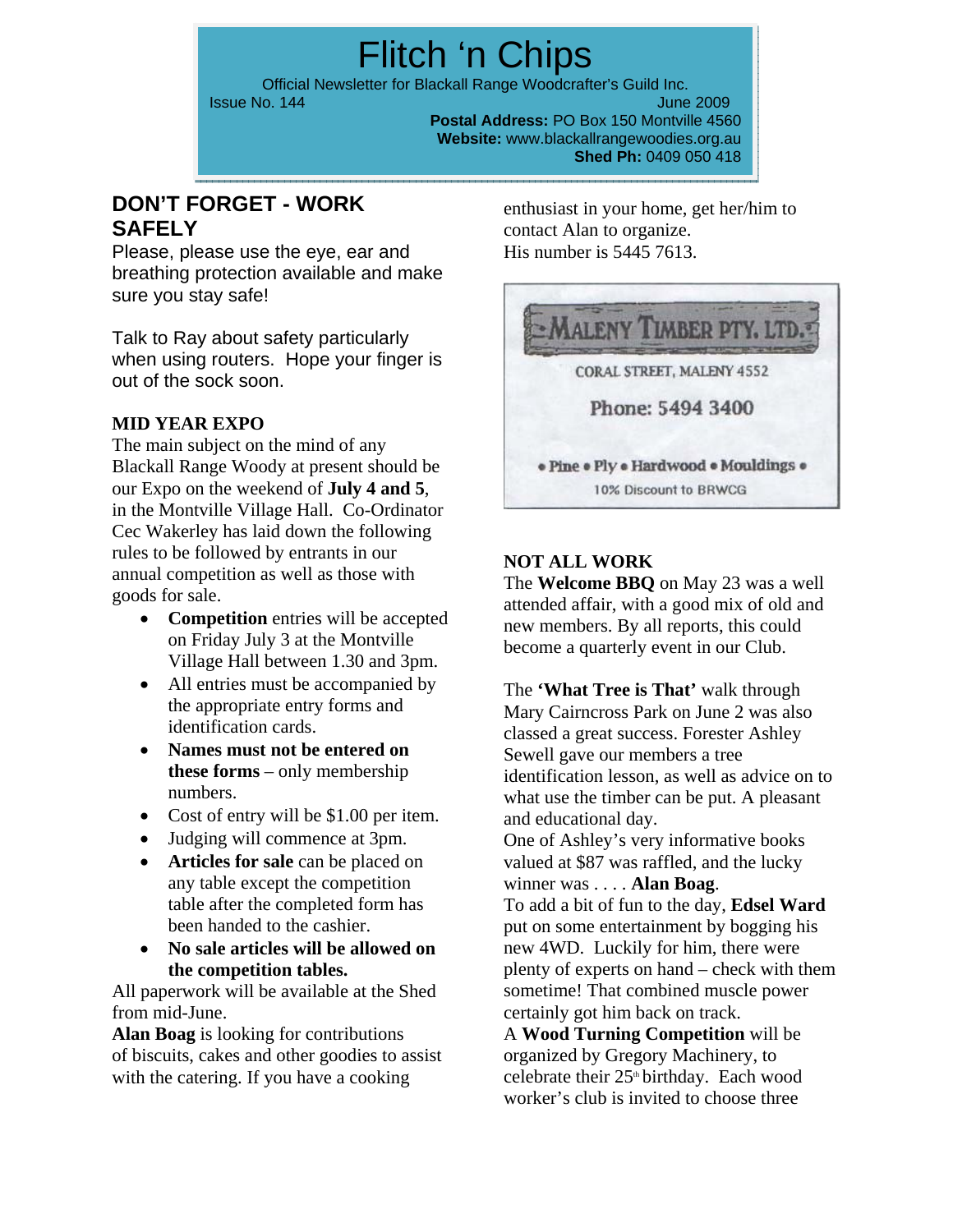Flitch 'n Chips Official Newsletter for Blackall Range Woodcrafter's Guild Inc. **Issue No. 144** June 2009 **June 2009** 

**Postal Address:** PO Box 150 Montville 4560 **Website:** www.blackallrangewoodies.org.au **Shed Ph:** 0409 050 418

members to represent them, and each one will be given a set item to turn. Timber and tools will be supplied. At the end of the competition, renowned wood turner Guilio Marcolongo will judge the finished products and the winning club will be presented with a Jet Wood Lathe. The dates set aside for this are July 3 and 4, partly overlapping our Expo. Any takers? The Maleny **'Chainsaw to Fine Furniture'**  show also went off well. Some of our members went home with some welcome pocket-money. Congratulations and thanks to the organizers of our stand. The **'Working with Wood Expo'** in Brisbane was well attended by our members.

Although we have reports it was not as interesting as previous events, our club still managed to come home with some achinery to adorn our Shed. A big 'Thank You' to President Dave for organizing the entry tickets and bus.



#### **NEW CANADIAN CANOE**

As some of you are aware I have started preparing Australian cedar to build a

traditional Canadian Canoe of 5.4m length. I would like to build it at the shed but because of its size this is not possible. If any of you would like to watch its progress give me a call on ph 5456 4205. I live at 2 Peaceful Close Buderim and you are welcome to stop by to watch progress. I will put some photos up in the shed in the mean time. **Don Kitson** 

#### **Fine woodwork using hand tools**

A couple of years ago, I had a great opportunity to undertake a training program with another group that promotes traditional woodworking skills based on using hand tools. This program consisted of a series of exercises that members progress through at their own speed, under oversight from more experienced members. At the end, people who have completed these exercises will have achieved a good grounding in traditional woodwork.

I am interested in continuing to develop my interest in making boxes and furniture using mainly hand tools and have been wondering if there are other members of the Range Woodies who would be interested in a selfhelp program to develop skills with hand tools. My experience of these things is that it takes a regular program of projects with a focus on hand tools rather than the ccasional 'guest lecturer', to get over that initial hurdle.

I would be very happy to participate in and to assist with such a program if there is interest. I've documented the projects from my initial course and can offer detailed instructions for sharpening, tuning and using a plane and projects to make a puzzle, marking gauge, simple box with mitre joints and a more complex box with blind dovetail joints and a hand plane.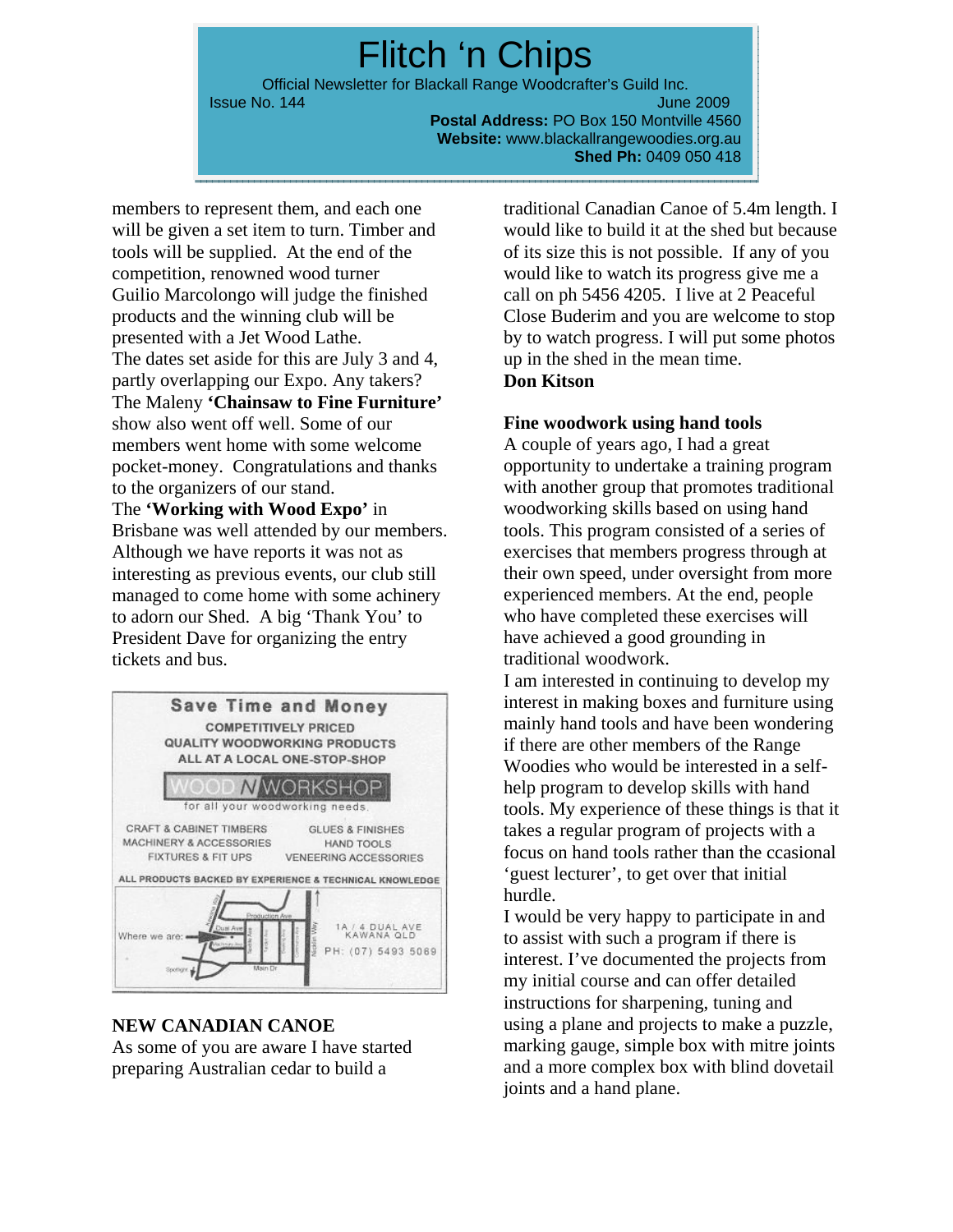Flitch 'n Chips Official Newsletter for Blackall Range Woodcrafter's Guild Inc. **Issue No. 144** June 2009 **June 2009 Postal Address:** PO Box 150 Montville 4560 **Website:** www.blackallrangewoodies.org.au

**Shed Ph:** 0409 050 418

These articles have been written as projects and should have most of the information necessary for somebody to undertake them with minimal assistance.

My hope is that other members of the Range Woodies will contribute complementary skills and if anybody is interested, give me a ring on 5478 6531.

## **Iain Green**



*A baby turtle at the bottom of a large tree uttered along sigh then climbed slowly to the highest branch. He walked along the branch to the end and then spread his flippers, launching himself into space. Down he went to the forest floor with a thud. After a while he sighed again and climbed the nearest tree to the highest branch. A*fter another flying leap and a thud, the mother bird said to her companion "Do you think it's time we told him he's adopted".

## **TAILING OUT**

If you are asked to tail out for someone please help out as it is a safety issue as well as a convenience for the machine operator. But please refrain from taking over from the machine operator as it his job to feed the timber to the Saw or whatever machine you are using. If when tailing out you decide that the timber could go through faster and you apply tension to the timber you take the control away from the man feeding the saw, he needs to keep pressure on the timber to hold it down on the table and in against the fence.

While he is feeding the saw the operator is listening to the motor and feeling the pressure on the blade and it is a job to slow down or take off pressure if the machine is being overloaded.

Your job as a tailer out is to support the timber once it is well clear of the saw blade, sometimes if the timber springs together you may need to part the cut so it doesn't bind on the riving knife or back of blade. If the timber is bent make sure you support it so that the timber is hard on the table where the blade is cutting to stop the timber from vibrating on the bench.

**So support the timber while making sure it is parallel to the fence and DON'T pull**.

In the past I have noticed several tailers who like to FEED the saw and it is not on. I would like to thank those who helped me Saturday on the bandsaw cutting up the strips for my Canadian canoe, all did an excellent job.

# **Don Kitson**

## **PUT IT BACK**

The Activities Officers are still reporting a lack of cleaning and tidying up at the end of a shift. Tape measures, screw drivers and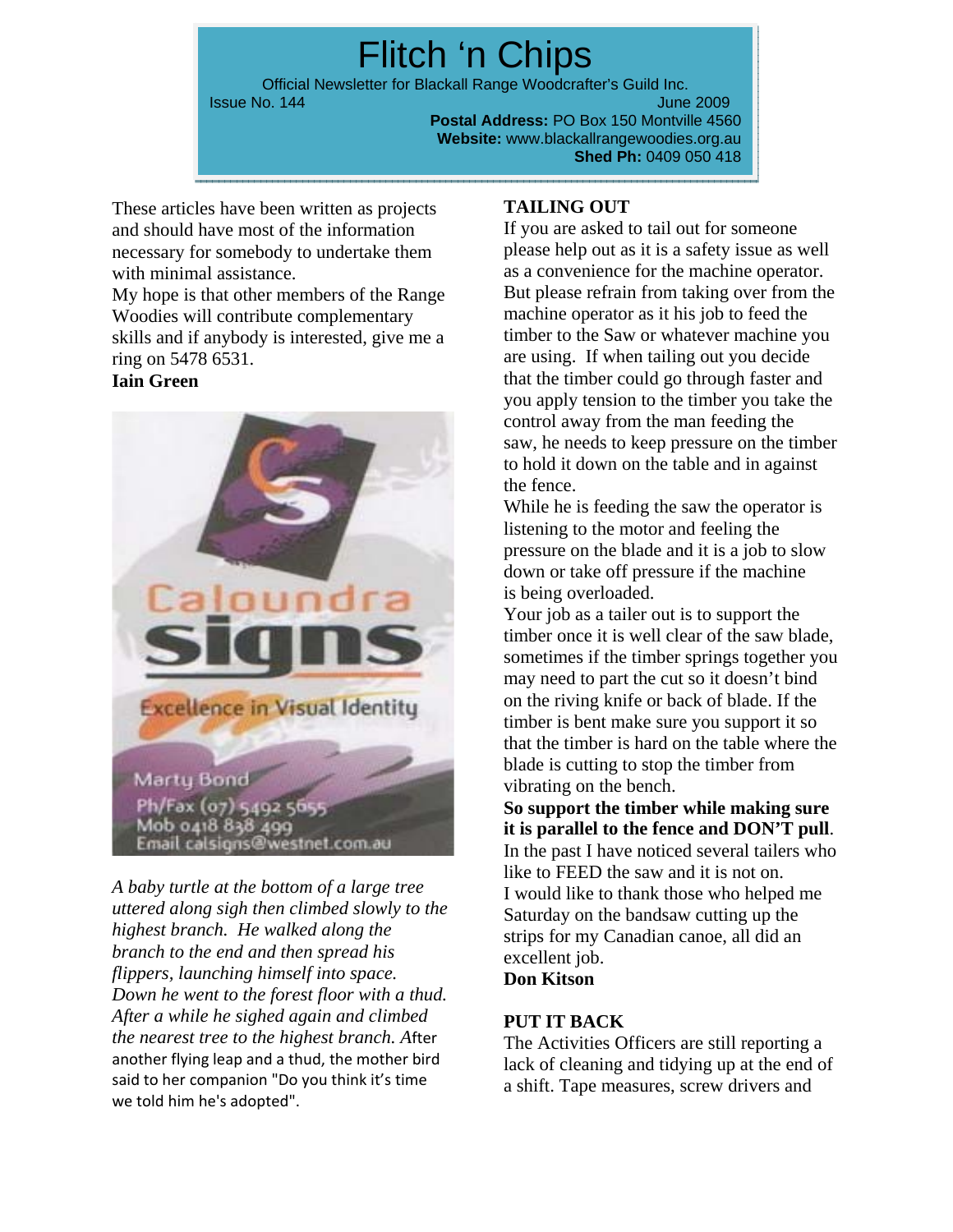Flitch 'n Chips Official Newsletter for Blackall Range Woodcrafter's Guild Inc. **Issue No. 144** June 2009 **June 2009** 

**Postal Address:** PO Box 150 Montville 4560 **Website:** www.blackallrangewoodies.org.au **Shed Ph:** 0409 050 418

other hand tools are still lying around and even covered in sawdust sometimes. If you know where to find these items, you must surely know where to return them. Activity Officers, Shed Managers and other members are all volunteers just like you. Don't treat them like servants, be one of the team.



#### **OPENING TIMES**

The opening of the gates and the Shed, are all the responsibility of the group rostered for the day. If you are not sure whose turn it is on a particular day, look at the Shed Captains' roster posted on the notice board, or read it in the Flitch 'N Chips. If you are a member of the group that organizes its own roster, get in touch with the contacts mentioned there-in.

#### **NEW MACHINERY**

Our Club has once again purchased some new 'You Beaut' machinery. One of these is a Panel Saw.

This saw does just as the name indicates  $-$  it cuts panels. It is not a breaking down saw. We have other machines around the Shed that can do this. With any new machinery, make sure you read and take notice of the instructions post there-on.

In any case, if you have never handled it, don't touch it. See the Shed captain first.

#### **CLUB ELECTIONS**

Even though our new administration year does not commence until August, we urge you to give some serious thought to who you would like to see on our Management Committee.

Maybe you have some skills that you feel can be useful, or you may think one of the other members you know could be suitable for the administration team. Don't forget, all the people on the committee now, started off as ordinary members.

Give it some serious thought.

**Annual fees** are due in July, and members will be pleased to learn that at our last meeting it was decided to leave them at \$30. **Member Donations** on the sale of all merchandise will increase to 15%, effective immediately.

#### **NEW MEMBERS**

The approved new members this month are No. 391 **Koos Malan** of Landsborough, No. 392 **Max Barranger** of Buderim, and No. 393 **James Parsons** of Flaxton. Welcome to you all, and we trust you will enjoy your membership. Just remember, in this Guild it is a two way street – you learn skills and machinery handling from the existing members, and hopefully we will benefit from some of your skills.

#### **TIMBER FLOW JUNE 2009**

The long awaited timers for the kiln have at last been installed, and the inlet fans are working on a daily schedule. The exhaust fans remain a problem however, as the electrician was not able to trace the original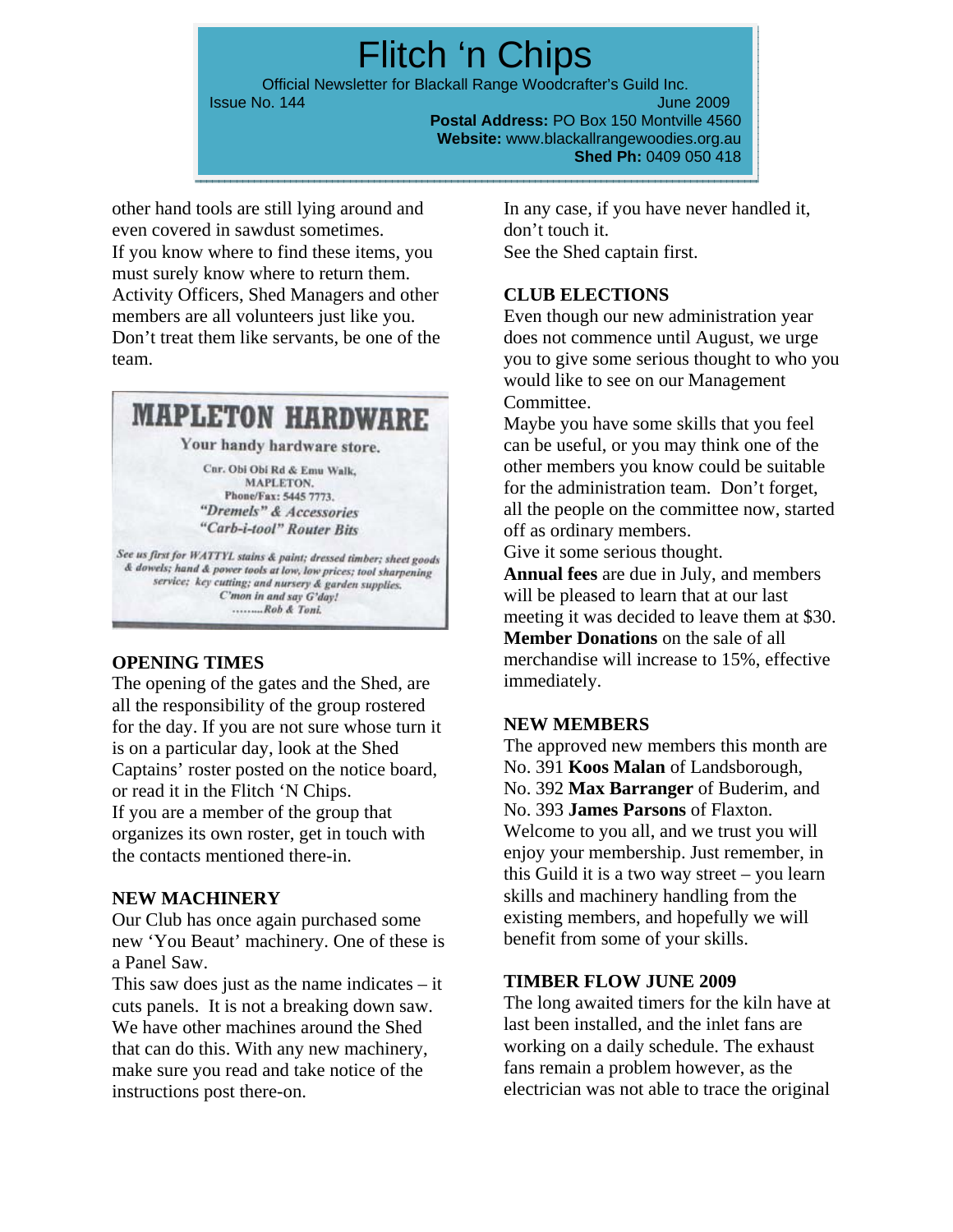Flitch 'n Chips Official Newsletter for Blackall Range Woodcrafter's Guild Inc. **Issue No. 144** June 2009 **June 2009** 

**Postal Address:** PO Box 150 Montville 4560 **Website:** www.blackallrangewoodies.org.au **Shed Ph:** 0409 050 418

wiring and the exhaust timer is not operative. As a consequence of this, the moist air is not being expelled, and the drying cycle will take its usual several months.

We have good supplies of popular timber varieties and our main problem now is storage.

On Saturday May 30 I called the kiln crew together to empty the kiln. Good quantities of milled camphor with plenty of colour were stacked in the racks ready for the squatters chair makers – it has been marked as such, and should not be used for other purposes. Other slabs of camphor, hardwood and silky have been racked. The kiln is now ready to receive its next load of nice camphor with good colour which Ron Donald cut from some big green logs. We also have a large quantity of milled red bean in the outside racks which needs to be kiln dried.

We took up an offer and paid for two large trailer loads of black wattle last week. This has been stacked in the yard for conversion to small slabs and pieces for turners and carvers. It was recently cut and will also need treatment in the kiln.

Ray Curry is planning to operate the Porta Mill during the next couple of weeks. Wood to be milled includes some large billets of red bean which we plan to mill to various thicknesses including one or two lengths of box making timber.

#### **CLUB WEB SITE ESTABLISHED**

The Guild now has its own registered web site thanks to the efforts and interest of member Peter Dallimore. Not only does it contains information about our club but has links to other clubs, suppliers and demonstrations.

Have a look at this web address and let's know what you think. www.blackallrangewoodies.org.au



Ph: 5442 9407 www.lyles.com.au

#### **IRISH MEDICAL DICTIONAY**

Artery –The Study of Paintings Bacterium – Back door of a cafeteria Barium – What doctors do when patients die Caesarean- A neighbourhood in Rome Cat Scan – Searching for Kitty Cauterise – Made eye contact with her Coma – A punctuation mark Dilate – to live longer Enema – Not a friend Fester – Quicker Fibula – A small lie Hangnail – Coat hook Impotent – Distinguished, well known Labour Pain – Getting hurt at work Medical Staff – Doctor's cane Morbid – A high offer Nitrates – Cheaper than day rates Outpatient – A person who has fainted Pelvis – A cousin of Elvis Recovery Room – Place to do upholstery Seizure – Roman Emperor Tablet – A small table Terminal Illness – Getting sick at the airport Tumour- More than one Varicose – near Vein - conceited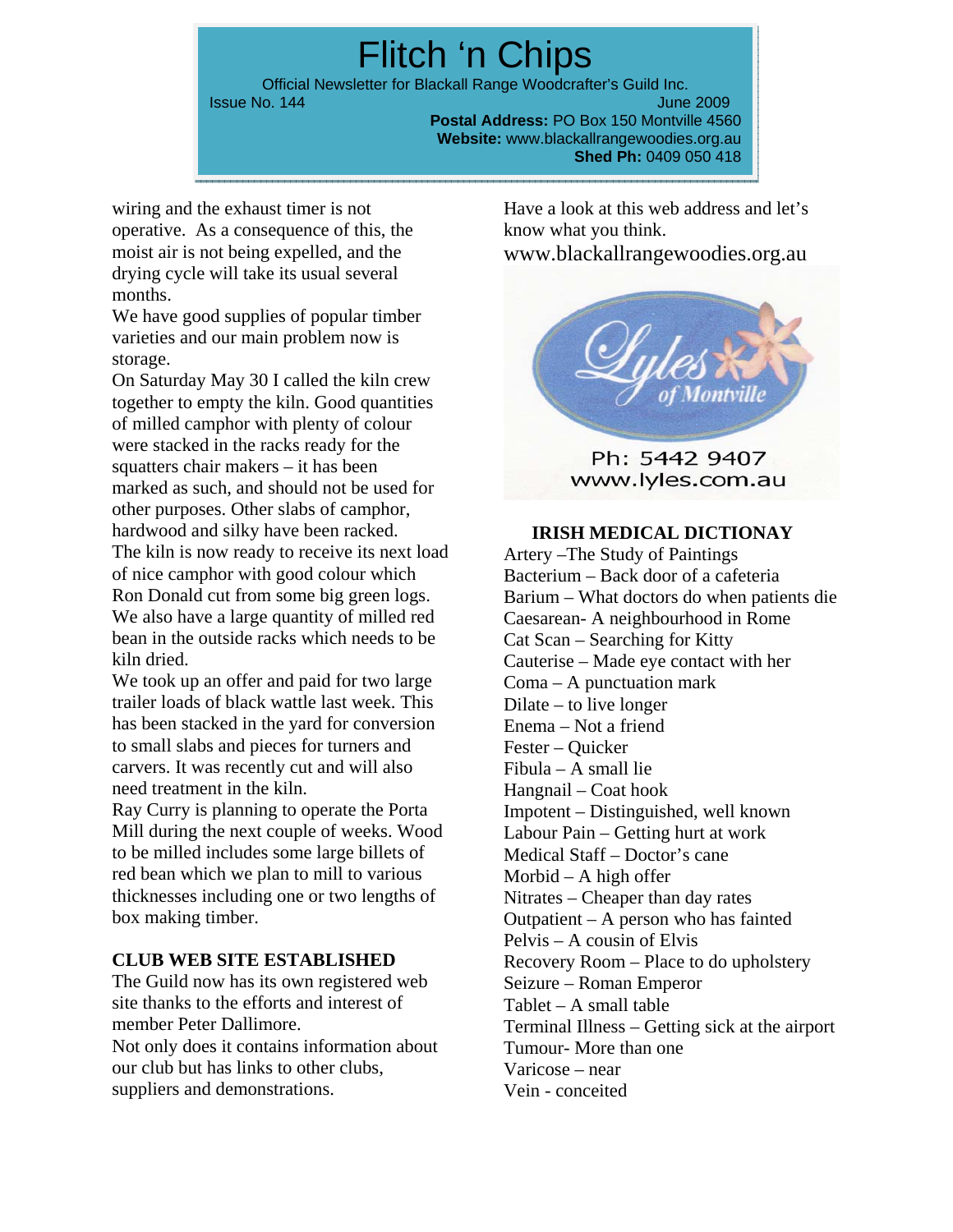Flitch 'n Chips

Official Newsletter for Blackall Range Woodcrafter's Guild Inc.

**Issue No. 144** June 2009 **June 2009 Postal Address:** PO Box 150 Montville 4560 **Website:** www.blackallrangewoodies.org.au **Shed Ph:** 0409 050 418

# *WHO'S WHO IN BRWG INC. 2008/2009*

**Patrons Peter Wellington MLA and Jenny McKay President** Dave Banister 5439 9113 Vice President Cec Wakerley 5439 9862 Secretary Jeff Harrison 5478 5692 Assistant Secretary George Blowers 5441 1597 Treasurer Keith Muirhead 5445 9037 Assistant Treasurer Jacqui Porteous 5478 5071 Tom Black 5478 5472 Newsletter Editors Gerry Zwart – Editorial 5445 7212 Kay Chambers – Prod'n 5443 9631 (before 7pm) Publicity Officer Gerry Zwart 5445 7212 Recruitment Officer Dave Banister 5439 9113 Safety Officers Peter Simpson, Dave Banister<br>Activity Officers Ray Curry, Cec Wakerley, Ray Curry, Cec Wakerley, John Drew, John Clarke, Warne Wilson, Dave Banister, Peter Simpson, Bob Kyte, Keith Muirhead, Shed Manager Harry Wood Amenity Officer Alan Boag Timber Sourcing Ron Donald, George Blowers Timber flow, Storage & Kiln Officers Warne Wilson, Ron Donald Purchasing Officer Cec Wakerley Librarian Brian Holsworth

 $MrEd^5$  Article # 4

# *CUTTING COMMENTS*

Some commonsense tips on safe, efficient operation and maintenance of hand power equipment.

# THE CHAINSAW

# USING YOUR CHAINSAW EFFICIENTLY AND SAFELY.

Always keep a firm grip on the saw, thumbs and fingers encircling the handles. A firm footing is essential too, to avoid slipping or stumbling while sawing.

The most common cause of chainsaw accidents is kick-back – the tendency of the saw blade to suddenly arc upwards and back towards the operator when the nose of the cutting bar is obstructed.

When this happens, the power that is being usefully applied to cutting timber is transferred back to the operator – with sometimes disastrous results.

The best way to avoid kick-back is to avoid situations that cause it:

- $\triangleleft$  Always be aware of the location of the nose of the bar while cutting
- $\bullet$  Watch for any signs of the timber shifting or anything else that might cause the cut to close
- $\triangle$  Be extra careful when replacing the guide bar into the cut
- Never let the tip of the guide bar touch any object while the saw is running
- $\triangleleft$  Cut only one log at a time
- $\triangleleft$  Always start the cut, and continue to cut, **at full throttle.**
- \* Keep your chain properly tensioned and sharpened
- $\triangleleft$  Take special care when cutting small branches and saplings. A small twig catching the chain could easily cause kick-back
- Don't cut above shoulders height. Your control of the saw is reduced, inviting kick-back

Remember that even if you are using a chainsaw with an inertia-activated chain brake, the brake doesn't prevent kick-back, it just minimizes its effects.

Kick-back can be avoided only by your own care and responsibility.

#### **NEXT – CHAIN: The vital component**